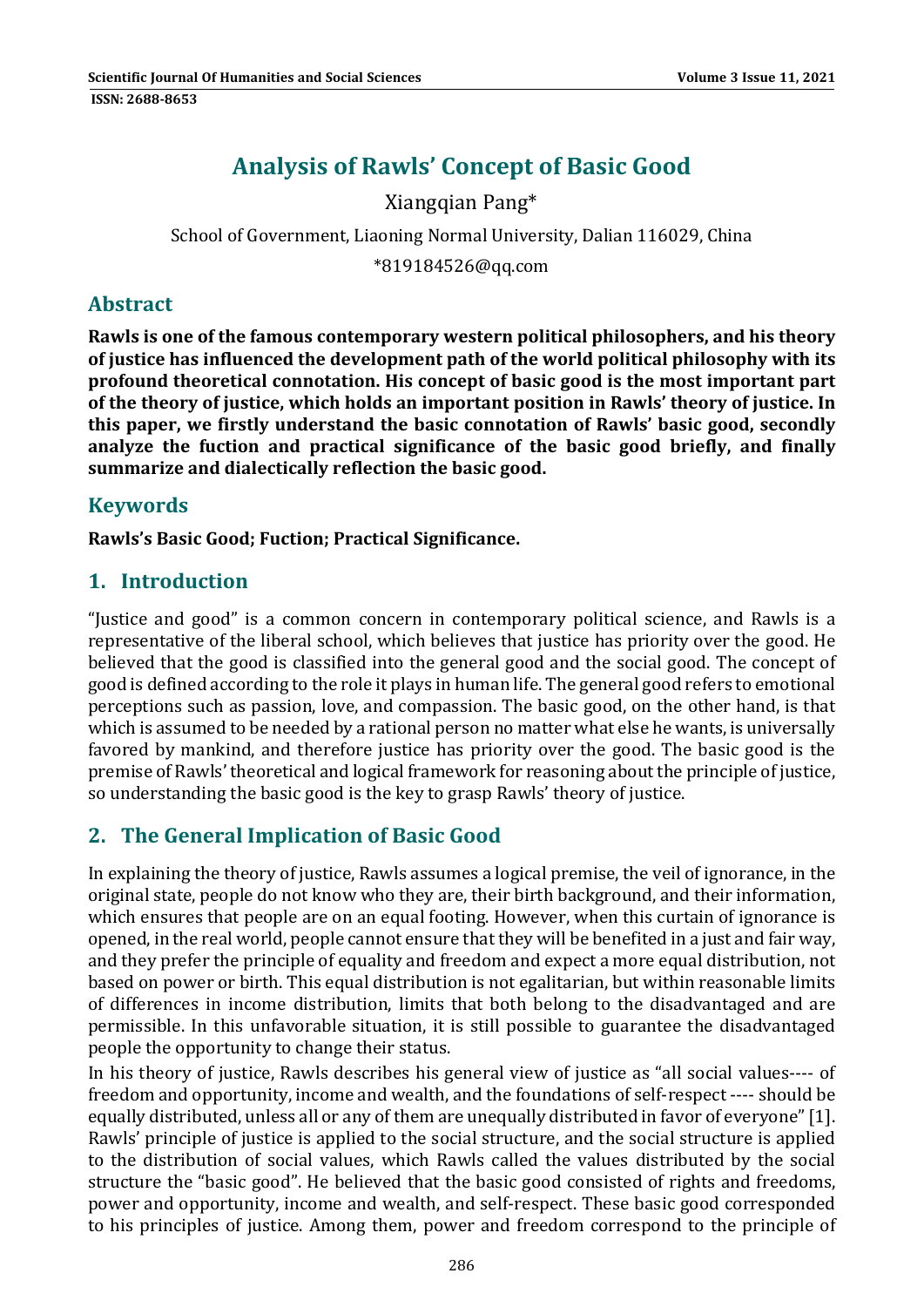**ISSN: 2688-8653** 

equal freedom, power and opportunity correspond to the principle of difference, and income and wealth correspond to the principle of fair equality of opportunity[1].

The concept of basic good expressed by Rawls consists of two elements: one is desire and the other is rationality. Briefly, Rawls' main idea is that the good is the satisfaction of reasonable desires. Desire is the nature of animals, so people's desires for rights, freedom, wealth, and selfesteem are basic psychological motivations that are reasonable. Just as Rawls argues that reasonable motives take precedence over justice, people pursue the basic good, and justice is all assigned under the premise of the veil of ignorance. Rawls also believes that desires possess orderliness, that is, rights and liberties take priority over power and opportunity, and power and opportunity take priority over income and wealth. The basic good has a social character. From the basic good itself, the basic good is a social value assigned by the social structure and necessarily belongs to the society. Health endowments are innate properties of individuals, and such goodnesses belong to nature, while rights and freedoms are established by social decisions and belong to society. People want to have enough basic good, but they cannot explain freedom and self-respect, so it is enough to ensure it[3].

#### **3. The Function of Basic Good**

The basic good occupies an important place in the theory of justice, and it also provides the basis for people to choose justice under the veil of ignorance. In Rawls'theory of justice, we can conclude that the principle of basic good plays two roles: one is to provide a criterion for distinguishing the most disadvantaged; the other is to provide the motivation for people in the original state to make a reasonable choice.

The first function is criteria for measurement. The most important premise in the theory of justice is to distinguish the most disadvantaged, and it is the most complex, and to implement the principle of difference in the principle of justice requires distinguishing the most disadvantaged. In order to avoid utilitarianism, he refuses to use precise calculation, so he distinguishes the most disadvantaged by the "expectation of the basic good" [2], that is, when the basic needs are satisfied, the people who pursue the higher level of needs expectation, and those who are below the expectation level are the most disadvantaged.

Among the three sequential combinations of basic good: rights and freedom, power and opportunity, and income and wealth. To a large extent, with power and opportunity, one has income and wealth. The group with the least income and wealth is the least advantaged group. Rawls uses two methods to identify the least advantaged, one is based on social status, that is, the average income and wealth of people at the bottom of the measure, below this standard is the least advantaged; the other is based on the consideration of income and wealth only, so that people who do not reach the middle income and wealth is called the least advantaged. Rawls believes that either method of determining the most disadvantaged is feasible, which also reflects a certain arbitrariness[4].

The another one funtion is motivation of choice. Rawls assumed a psychology of choice in the original state. In the principle of justice, another function of basic good is motivation. Rawls' theory of justice belongs to contract theory, in which people agree with each other to meet their own needs and keep certain agreements together. In the original state, information may be ignored, and it is crucial to make a reasonable choice in order to achieve a specific goal. The basic good is generally accepted by people and provides them with motivation, so the basic good provides psychological motivation for people in the original state to choose the principle of justice.

Rawls believed that the basic good is neutral, so it can be used as a motive. In the real world, people adopt different ways to achieve different goals, and different lives will adopt different goods. Under the assumption of the veil of ignorance, people do not know what good they will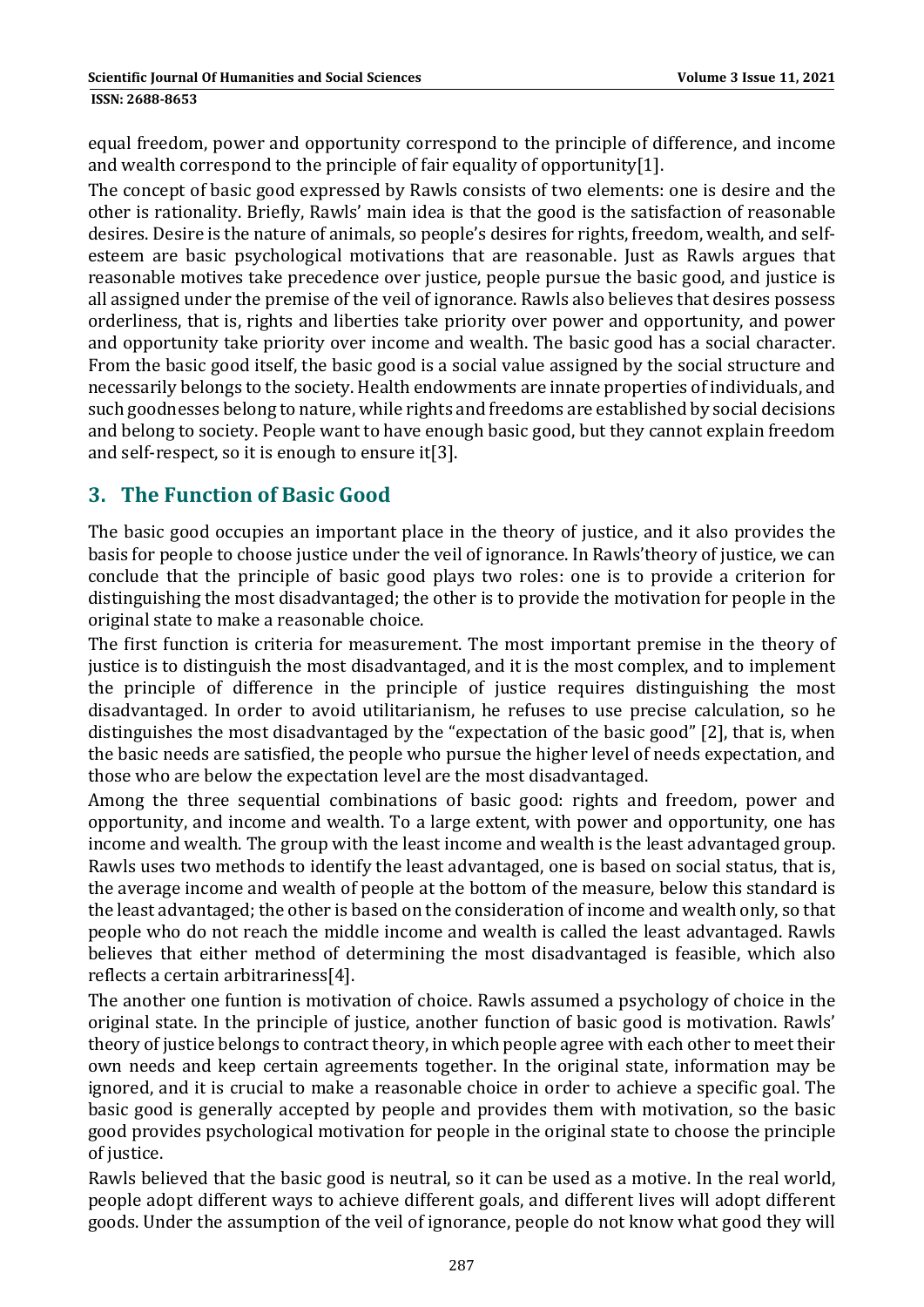be assigned and whether their choices are reasonable[5]. Each person's life plan is unique, and the good required is also unique, but the basic good is universal and common, no matter what goal people pursue, the basic good is necessary.Rawls replaces the individual good with the basic good and excludes all special good, so he is universal and neutral. In addition, whatever the particular plan of life is, Rawls believes that the basic good is common to all people, so the basic good is fair to all people.

#### **4. Practical Significance of Basic Good**

Rawls' two principles of justice, the first of which is the principle of equal liberty, in which everyone should have an equal right to the broadest system of equal basic liberties compatible with the system of similar liberties possessed by others. The second principle: the principle of difference, that social and economic inequalities should be so arranged that they are  $(1)$ reasonably expected to suit the interests of each individual; and (2) open to all by virtue of status and position. These two principles of justice concern the existence of distributive inequalities, which are reasonably permissible as long as they benefit the least advantaged as well[6]. This is clearly an analysis of the principle of justice from the capitalist's standpoint, and does not consider the root causes of inequality, so that the benefits and drawbacks are analyzed specifically in our specific practice.

Although Rawls' theory of justice has some flaws, certain concepts have positive significance. Among them, the "principle of difference" in the two principles of justice has a positive effect on building a harmonious society, advocating fairness and justice, and realizing socialist justice in China. To achieve social justice, we need a robust material foundation, and we must vigorously develop the productive forces. To meet people's growing material and cultural needs, we must pursue and realize relative fairness and justice in the process of satisfying people's needs, and the key to realizing socialist justice is to grasp the fairness and equality of distribution. 

China's historical experience proves that to achieve equality in distribution, we cannot conduct egalitarianism. After the reform and opening up, China has implemented the ownership system with public ownership as the main body and multiple ownership systems co-existing to adjust the distribution system. The distribution system of the integrated role of multiple ownership system is inevitably a certain degree of inequality, and under the national policy of bringing the rich first and the rich later, some of the factors of production were allocated to the coastal areas in priority, resulting in a certain degree of distribution inequality. With the progress of China's economy, the adjustment of the development mode, the improvement of the policy increase advocates secondary distribution, aimed at eliminating the gap between the rich and the poor, to a certain extent to alleviate the contradiction, but in essence still did not completely solve the problem, the gap between the rich and the poor still exists. Rawls advocates that the disadvantaged profit and improve their social status. China's disadvantaged are mostly people in remote areas with limited development. To improve their status and benefit, we need to develop more scientific policies to allocate social value according to local conditions and policy support for reasonable construction.

#### **5. Conclusion**

In exploring the question of the basic good, Rawls distinguishes between the good and the essential good, showing that the good is a benefit, advantage, or advantage; it is something that we seek or wish to have. And that some good, the basic good, is so important that our lives would be the same without them. It also illustrates the social nature of the basic good, which requires a social system to regulate distribution.